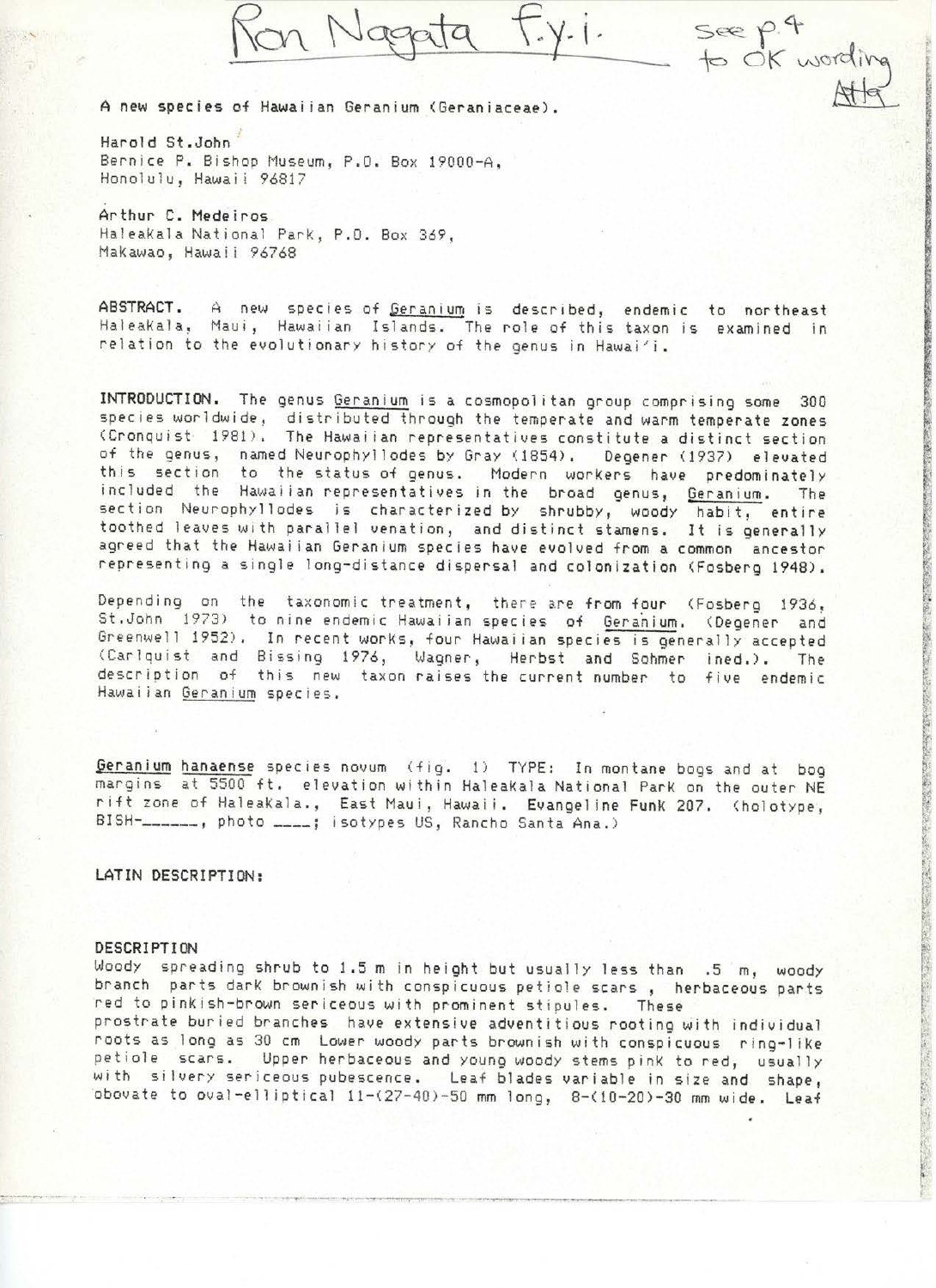bases shortly to gradually tapering into slender ( 1 mm wide ) petiole, 7- (15)-20 mm long. Leaf tips rounded to obtuse with usually 3-(5)-7 shallow serrations in the apical third (mostly clustered at the tip) of leaf blades. Rarely in some large-leaved individuals, there are up to 19 shallow serrations, scattered in the upper 2/3's of the leaf blade. In some individuals, each of these serration is tipped with red. Upper and lower leaf surfaces as well as petioles are silvery sericeous with silky pubescence, the lower leaf surface pubescence thicker than above. Leaf blades with 5-8 veins, parallel at the apical tip, the central veins anastomosing in the lower third of the leaf blade. Senescent leaves prior to abscission are pale yellow beneath, reddish on upper surfaces. Leaf stipules prominent, 5-11 mm long, sparsely sericeous with broad sheath ing bases narrowing to an elongated, acuminate tip. Young stipules with underlying bright red to pink coloration with scant silver sericeous pubescence; older stipules curling and brownish. Stipules often persistent for some time after abscission of the associated<br>leaves. Inflorescence is a 3-(6)-10 flowered cyme, usually extending just Inflorescence is a  $3-(6)-10$  flowered cyme, usually extending just beyond the foliage. Peduncles and pedicels with thick white sericeous pubescence. Flowers regular, 1.75-3 cm across, perfect, with five individual petals (give lxw dimensions here). Flower color variable in different ind ividuals, most are white streaked with purple-magenta I ines irradiating from the center of the flower. Irradiating lines are most crowded at the petal base, hence the purple color is darkest at the base of the petal, the center of the bowl-like flower. Some individuals have all white flowers. Anthers, filaments and style purple-magenta in color. Outer sepals surfaces sericeous, within mostly glabrous with a few scattered hairs. Sepals 5-9 mm long, 2-3.5 mm wide broad at base narrowing to an narrowly acuminate tip.

The species name hanaense is derived from the Hawaiian land district name, Hana, in which the new species is found.

> **l I**

A. 200.00

**International Control** 

# DI STRl BUT ION.

naieakaia National Park. Tinis taxa forms large spreading patches in sedgedominated montane bog comprised of Carex svenonis, Carex alligata, Oreobolus furcatus, Vaccinium cf. pahalae, Plantago pachyphylla mauiensis, Styphelia sp., Argyroxiphium grayanum . Bryophytes include Trachypodopsis auriculata, Dicranum speirophyllum.

Betsy Harrison-Gagne colls . other Evangeline FunK col ls .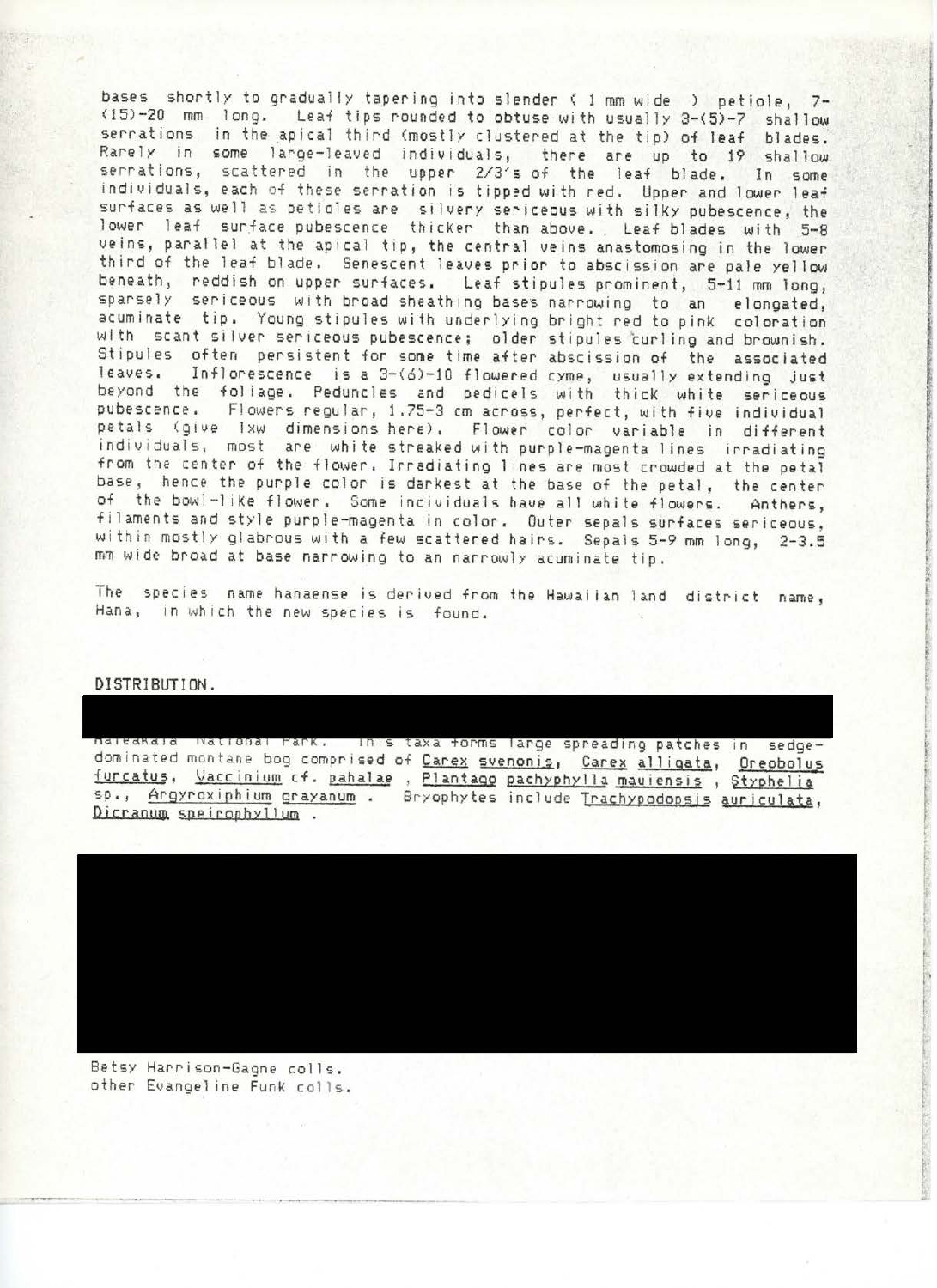### **DIAGNOSIS:**

The closest relative of Geranium hanaense appears to be the Geranium cuneatum alliance. In both the ssp. tridens (fr: East Maui) and the ssp. hololeucum (fr: Hawaii island) of G. cuneatum, the leaves are canescent on both upper and lower faces just as in G. hanaense. At the same time however G. hanaense shares other characters with other of the Hawaian Geranium species, such as *G*. humile and G, multiflorum. In some ways, G. hanaense expresses characters intermediate between those of G. cuneatum and G. multiflorum.

Geranium hanaense differs from G. cuneatum ssp. tridens in generally having larger leaves and flowers, longer stipules, petioles, peduncles and pedicels, different flower color, differing habit,

The flowers of G. hanaense are larger than in the ssp. tridens, and though sometimes white, are most often streaked with magenta-purple. In the ssp. tridens, the flower color is not true white, but cream colored; this holds true even in herbarium specimens. Individuals of the ssp. tridens can also be found with reddish-purple irradiating patterns, though this trait is uncommon.

Leaf shape in G. hanaense is oval to obovate, while in ssp. tridens, the leaf shape is oblong-cuneate. In the new taxa, there are usually 3-7 leaf serrations, mostly five; in the ssp. tridens there are predominatly three rarely five. The leaf-serrations of <u>G</u>. <u>hanaense</u> are shallower than the prominent incised apex that characterizes the ssp. tridens. This lack of deep serration also makes the leaf tip of G. hanaense acuminate versus the bluntish apex of sso. tridens .

The stipules of <u>Geranium</u> hanaense are longer and more acuminate than in the <u>G</u>.<br>cuneatum. In the new taxa, the stipules are sparsely appressed tomentose while those of ssp. tridens are less acuminate and densely silvery sericeous.

The inflorescence of the new taxon is much longer than is normally found in the G. cuneatum group. The longer pedicel and peduncle lengths are closer to those of G. multiflorum.

Geranium hanaense grows within a thick turf of interwoven sedges and bryophytes, having long submerged runner branches that root adventitiously. These liana-like branches are woody but flexible, scandent with erect tips. This vegetative reproduction by natural layering, in addition to the normal establishent of seedlings gives the species a greater capacity for occupying substantial vegetative cover. *G.* cuneatum tridens on the other hand, grows in rocky substrates in high elevation shrublands as a stiff, erect shrub, diffusely branched in the upper sections.  $\mathbf{\underline{\beta}}.$  cuneatum in the high altitu rocklands does not form adventitious roots and does not reproduc vegetatively, but does establish seedlings readily.

#### DISCUSSION:

Regarding the evolution of this genus in Hawaii, Carlquist and Bissing (1976) state that circumstanial evidence would indicate that Maui island may have been the original site of introduction of Geranium into the Hawaiian Islands. The age of East Maui has been conservatively estimated as 0.86 million years; West Maui at 1.63 million years (Macdonald, Abbott, and Peterson 1983).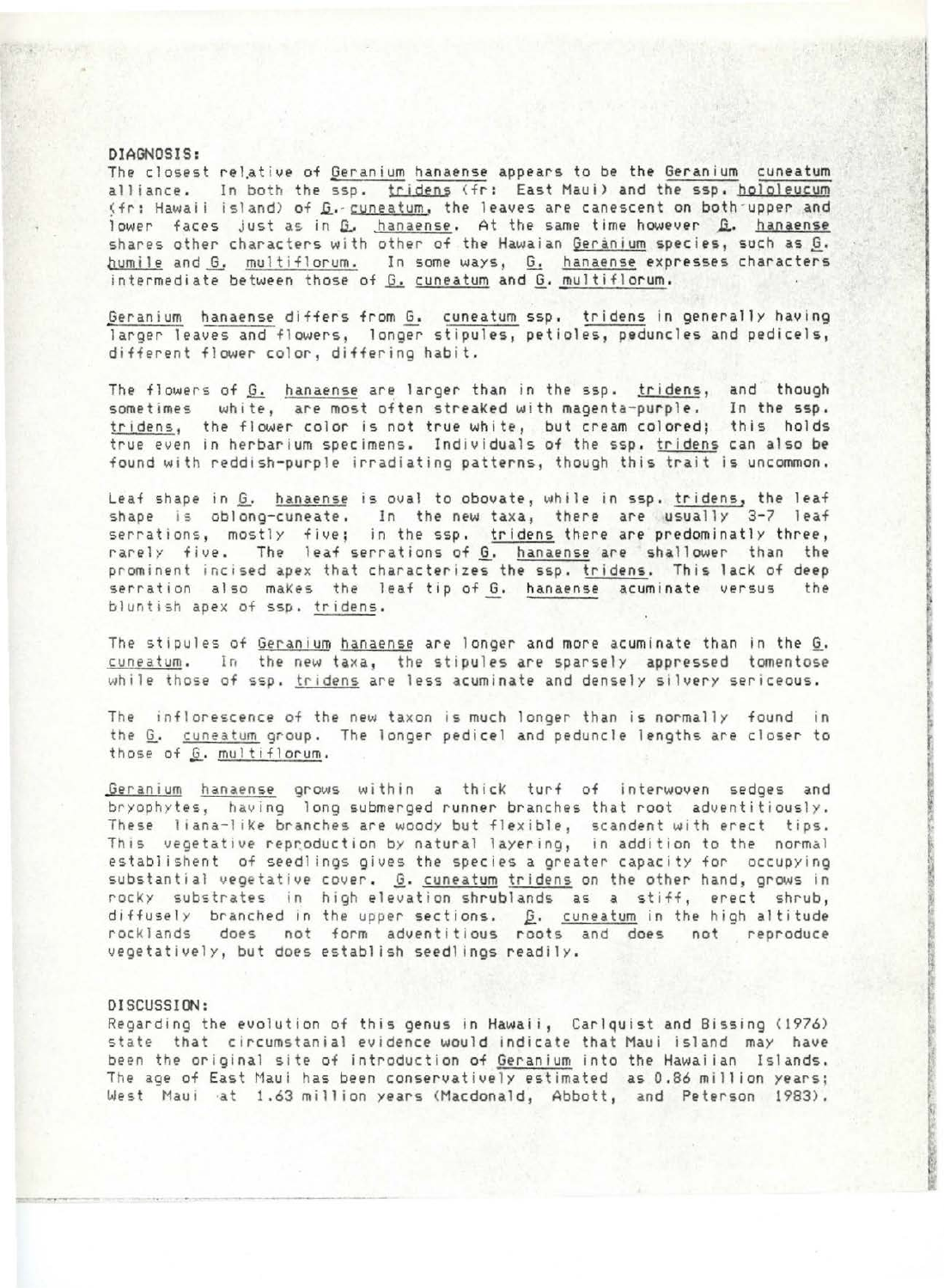Besides for the newly described *G*. hanaense, Maui contains populations of all four other Hawaiian species. .<u>G. hanaense</u>, G. multiflorum and G. arboreum are found only on HaleaKala. G. cuneatum occurs on Haleakala and Hawaii, but is much more abundant on the former island. **G.** humile occurs on West Maui and Kauai, but is extremely rare on the latter island. The combination of evidences would support the theory that Maui perhaps represents the center of evolution of the Hawaiian Geraniums. Carlquist and Bissing (1976) state, "...Hawaiian Geraniums may represent one of several instances that contain exceptions to the predominant and well documented west-to-east routes most genera of plants and animals in the Islands have followed."

This new species has most likely arisen relatively recently from a highelevation Geranium, such as *Q.* cuneatum that has dispersed into and adapted to the relatively young and emergent montane bogs of HaleaKala. The closest geographical population of the G. cuneatum alliance and most likely ancestral seed source are the large populations of  $S$ . cuneatum ssp. tridens of the high altitude rocklands around Haleakala.

Within this area however G. hanaense is one of the primary shrub species that occupies the open bogs. Though also at bog margins, this species is not found in the surrounding closed Metrosideros forest. This area receives greater than 400 inches of precipitation annually. Feral pigs threaten status of montane bog habitat, and hence ultimately the existance of Geranium hanaense.

**Brown American Second Control Control Control Control Control Control Control Control Control Control** 

**INSTALLS** 

t **Julian State** 

The National Park Service is currently undergoing a program of fencing off some its more pristine montane bogs. These small edaphically defined areas contain high concentrations of unique endemic biota. 'The next scheduled fencing effort should permanently protect at least part of this species habitat from perterbations of feral pigs.

ln 1982, seeds of this taxon were observed in the field to have germinated viviparously, still contained within their carpels. The seeds were collected and grown at parK headquarters of Haleakala National ParK, Maui. The plantings at park headquarters were at 7000 ft. elevation and were grown concurrently with the ssp. tridens for comparison.

Plants of the new species grown under cultivation at Haleakala National Park within the habitat of G. cuneatum tridens retained many of the characters that mark the taxon in the wild. Greenhouse specimens of Geranium hanaense were much more scandent in form, with less canescent, larger, more ovate leaves with greater leaf serrature than plants of G. cuneatum tridens grown under similiar conditions. Flowers of the new species were much larger than those of the ssp. tridens and retained their pronounced irradiating patterns. Cultivated plants of this species after three years of growth have started to root adventiously where their prostrate branche sections touch the ground. From these areas of adventitious rooting, young ascendent herbaceous shoots have emerged. Geranium cuneatum grown under similiar conditions have failed to develop such roots.

**ACKNOWLEOGNENTS**